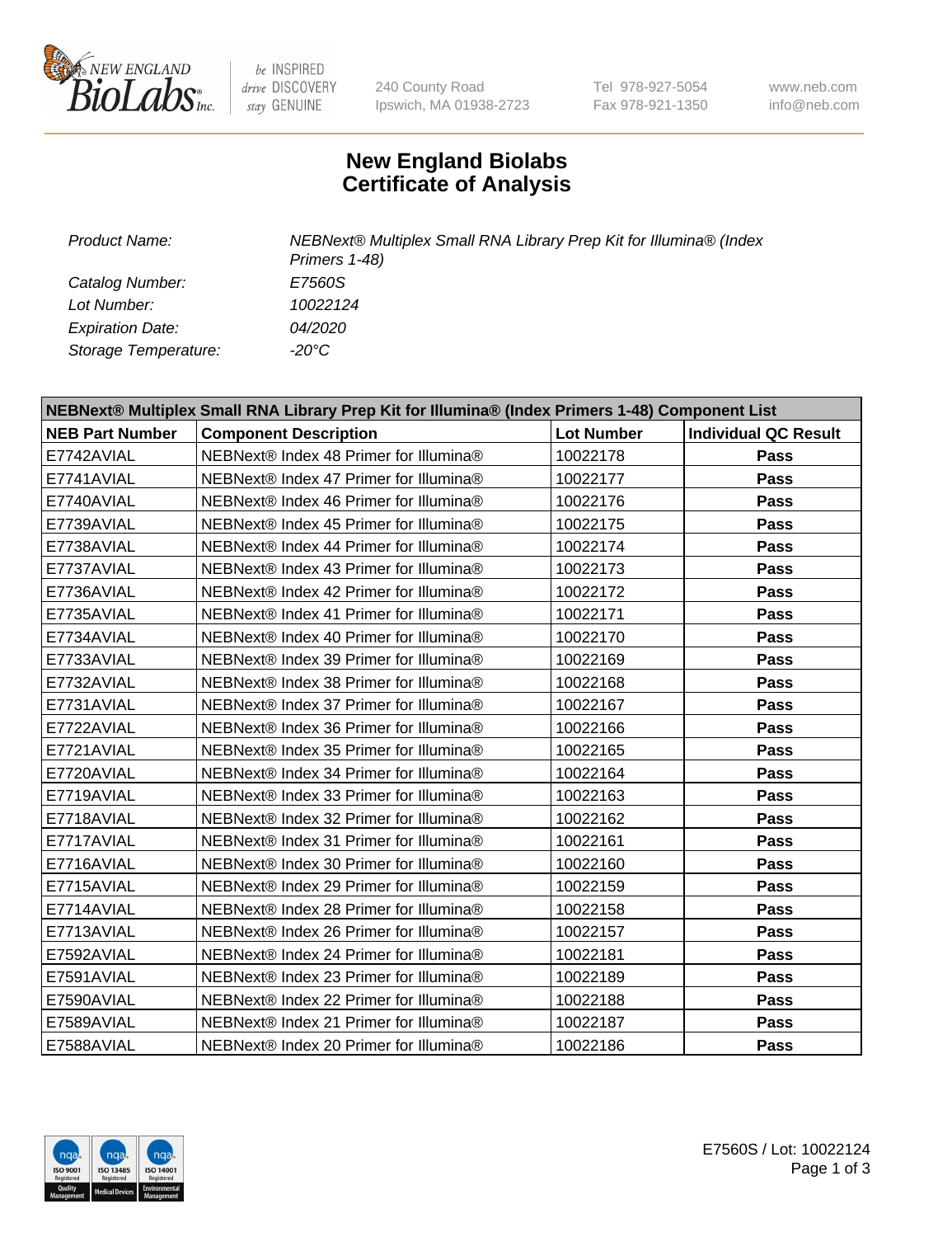

be INSPIRED drive DISCOVERY stay GENUINE

240 County Road Ipswich, MA 01938-2723 Tel 978-927-5054 Fax 978-921-1350 www.neb.com info@neb.com

| NEBNext® Multiplex Small RNA Library Prep Kit for Illumina® (Index Primers 1-48) Component List |                                                 |                   |                             |  |  |
|-------------------------------------------------------------------------------------------------|-------------------------------------------------|-------------------|-----------------------------|--|--|
| <b>NEB Part Number</b>                                                                          | <b>Component Description</b>                    | <b>Lot Number</b> | <b>Individual QC Result</b> |  |  |
| E7587AVIAL                                                                                      | NEBNext® Index 19 Primer for Illumina®          | 10022185          | Pass                        |  |  |
| E7586AVIAL                                                                                      | NEBNext® Index 18 Primer for Illumina®          | 10022190          | Pass                        |  |  |
| E7585AVIAL                                                                                      | NEBNext® Index 17 Primer for Illumina®          | 10022180          | Pass                        |  |  |
| E7584AVIAL                                                                                      | NEBNext® Index 16 Primer for Illumina®          | 10022179          | Pass                        |  |  |
| E7583AVIAL                                                                                      | NEBNext® Index 15 Primer for Illumina®          | 10022184          | Pass                        |  |  |
| E7582AVIAL                                                                                      | NEBNext® Index 14 Primer for Illumina®          | 10022183          | Pass                        |  |  |
| E7581AVIAL                                                                                      | NEBNext® Index 13 Primer for Illumina®          | 10022182          | Pass                        |  |  |
| E7562AVIAL                                                                                      | NEBNext® Index 27 Primer for Illumina®          | 10022141          | Pass                        |  |  |
| E7561AVIAL                                                                                      | NEBNext® Index 25 Primer for Illumina®          | 10022140          | Pass                        |  |  |
| E7355AAVIAL                                                                                     | ProtoScript® II Reverse Transcriptase           | 10022156          | Pass                        |  |  |
| E7334AAVIAL                                                                                     | NEBNext® First Strand Synthesis Reaction Buffer | 10022155          | Pass                        |  |  |
| E7333AAVIAL                                                                                     | NEBNext® SR RT Primer for Illumina®             | 10022154          | Pass                        |  |  |
| E7332AAVIAL                                                                                     | NEBNext® 3' SR Adaptor for Illumina®            | 10022153          | Pass                        |  |  |
| E7328AVIAL                                                                                      | NEBNext® 5' SR Adaptor for Illumina®            | 10022152          | Pass                        |  |  |
| E7327AAVIAL                                                                                     | <b>Nuclease Free Water</b>                      | 10022151          | Pass                        |  |  |
| E7326AAVIAL                                                                                     | <b>TE Buffer</b>                                | 10022150          | Pass                        |  |  |
| E7325AAVIAL                                                                                     | Linear Acrylamide                               | 10022149          | Pass                        |  |  |
| E7324AAVIAL                                                                                     | <b>DNA Gel Elution Buffer</b>                   | 10022148          | Pass                        |  |  |
| E7322AVIAL                                                                                      | NEBNext® Index 12 Primer for Illumina®          | 10022138          | <b>Pass</b>                 |  |  |
| E7321AVIAL                                                                                      | NEBNext® Index 11 Primer for Illumina®          | 10022137          | Pass                        |  |  |
| E7320AVIAL                                                                                      | NEBNext® Index 10 Primer for Illumina®          | 10022136          | Pass                        |  |  |
| E7319AVIAL                                                                                      | NEBNext® Index 9 Primer for Illumina®           | 10022135          | Pass                        |  |  |
| E7318AVIAL                                                                                      | NEBNext® Index 8 Primer for Illumina®           | 10022134          | Pass                        |  |  |
| E7317AVIAL                                                                                      | NEBNext® Index 7 Primer for Illumina®           | 10022133          | Pass                        |  |  |
| E7316AVIAL                                                                                      | NEBNext® Index 6 Primer for Illumina®           | 10022139          | Pass                        |  |  |
| E7315AVIAL                                                                                      | NEBNext® Index 5 Primer for Illumina®           | 10022132          | Pass                        |  |  |
| E7314AVIAL                                                                                      | NEBNext® Index 4 Primer for Illumina®           | 10022131          | Pass                        |  |  |
| E7313AVIAL                                                                                      | NEBNext® Index 3 Primer for Illumina®           | 10022130          | Pass                        |  |  |
| E7312AVIAL                                                                                      | NEBNext® Index 2 Primer for Illumina®           | 10022129          | Pass                        |  |  |
| E7311AVIAL                                                                                      | NEBNext® Index 1 Primer for Illumina®           | 10022128          | Pass                        |  |  |
| E7310AAVIAL                                                                                     | NEBNext® SR Primer for Illumina®                | 10022147          | Pass                        |  |  |
| E7309AAVIAL                                                                                     | LongAmp® Taq 2X Master Mix                      | 10022146          | Pass                        |  |  |
| E7308AAVIAL                                                                                     | Murine RNase Inhibitor                          | 10022145          | Pass                        |  |  |
| E7305AAVIAL                                                                                     | NEBNext® 5' Ligation Enzyme Mix                 | 10022144          | Pass                        |  |  |
| E7304AAVIAL                                                                                     | NEBNext® 5' Ligation Reaction Buffer            | 10022143          | Pass                        |  |  |
| E7301AAVIAL                                                                                     | NEBNext® 3' Ligation Reaction Buffer            | 10022142          | Pass                        |  |  |